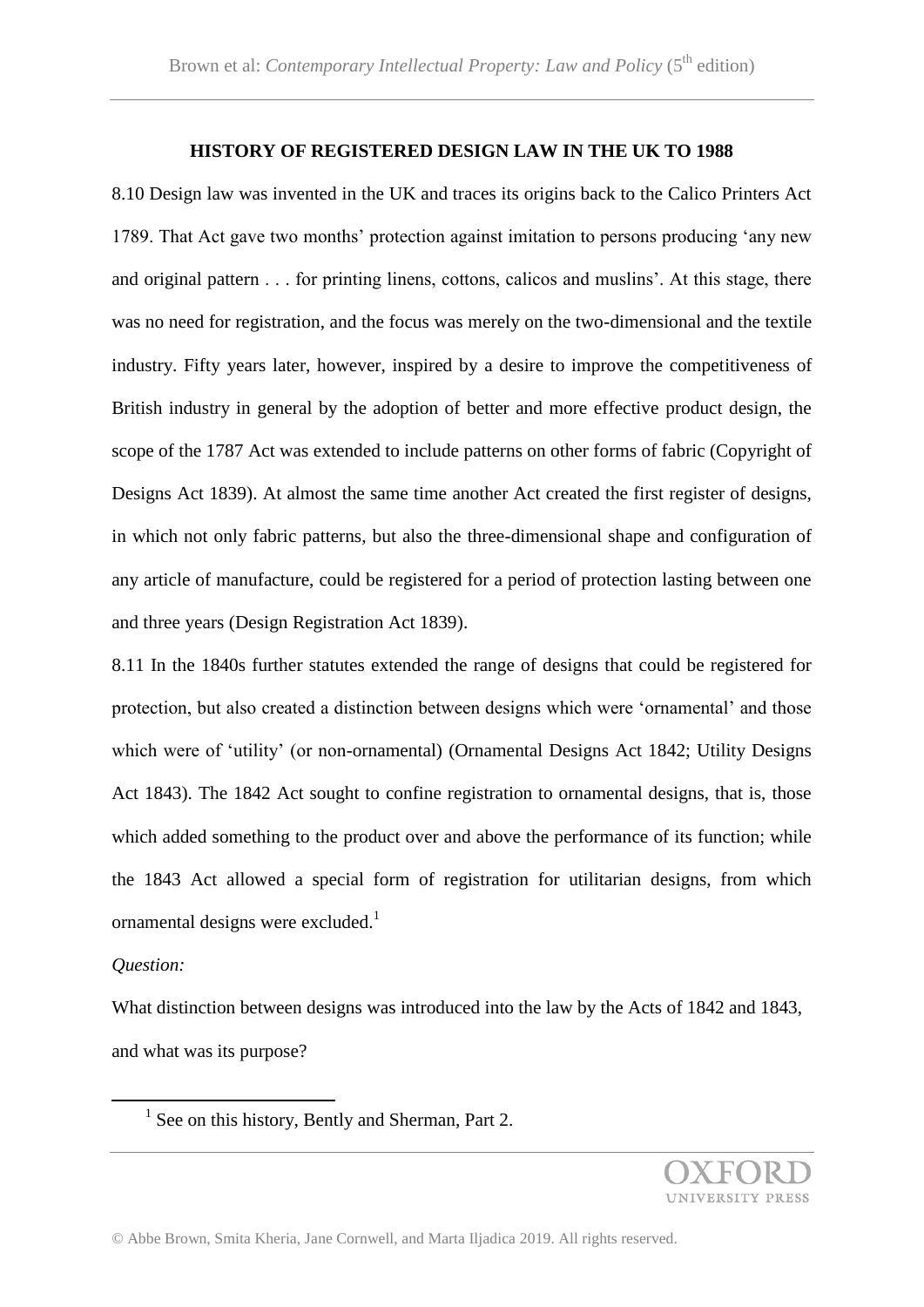8.12 As the law and practice developed through the remainder of the 19th century and into the early years of the 20th, however, the approach of allowing registration of both ornamental and utilitarian designs was reversed. In 1919 the Patents and Designs Act provided that registration would be granted to new and original designs for the pattern, ornament, shape and configuration of articles of manufacture if the designs were for features which in the finished article 'appeal[ed] to and [were] judged solely by the eye'. The Act also excluded from the definition of design 'any mode or principle of construction, or anything which is in substance a mere mechanical device'. The utilitarian was therefore clearly on its way out of the scope of protection.

#### **Registered Designs Act 1949**

8.13 The process of excluding the utilitarian or functional design from registration was completed by the Registered Designs Act 1949, which recast the exclusion of the 1919 Act (above) so that features of the design 'dictated solely by the function' to be performed by the article to be made in that shape or configuration were not designs and not registrable.

#### *Question:*

How were designs distinguished by the 1949 Act, and to what effect?

8.14 The result of UK developments in the 20th century, therefore, was that to be registrable, industrial designs had to have 'eye appeal', while designs that were 'functional' were excluded from registration. The distinction thus made seems to cut across what product designers were coming to see as valuable in a design. Their view was increasingly that ornament, pattern and design not associated with function were to be abjured; the object of good design was to produce articles fit for their purposes. Art and utility were not in conflict; art lay in finding the form and materials appropriate to the function the object was to perform.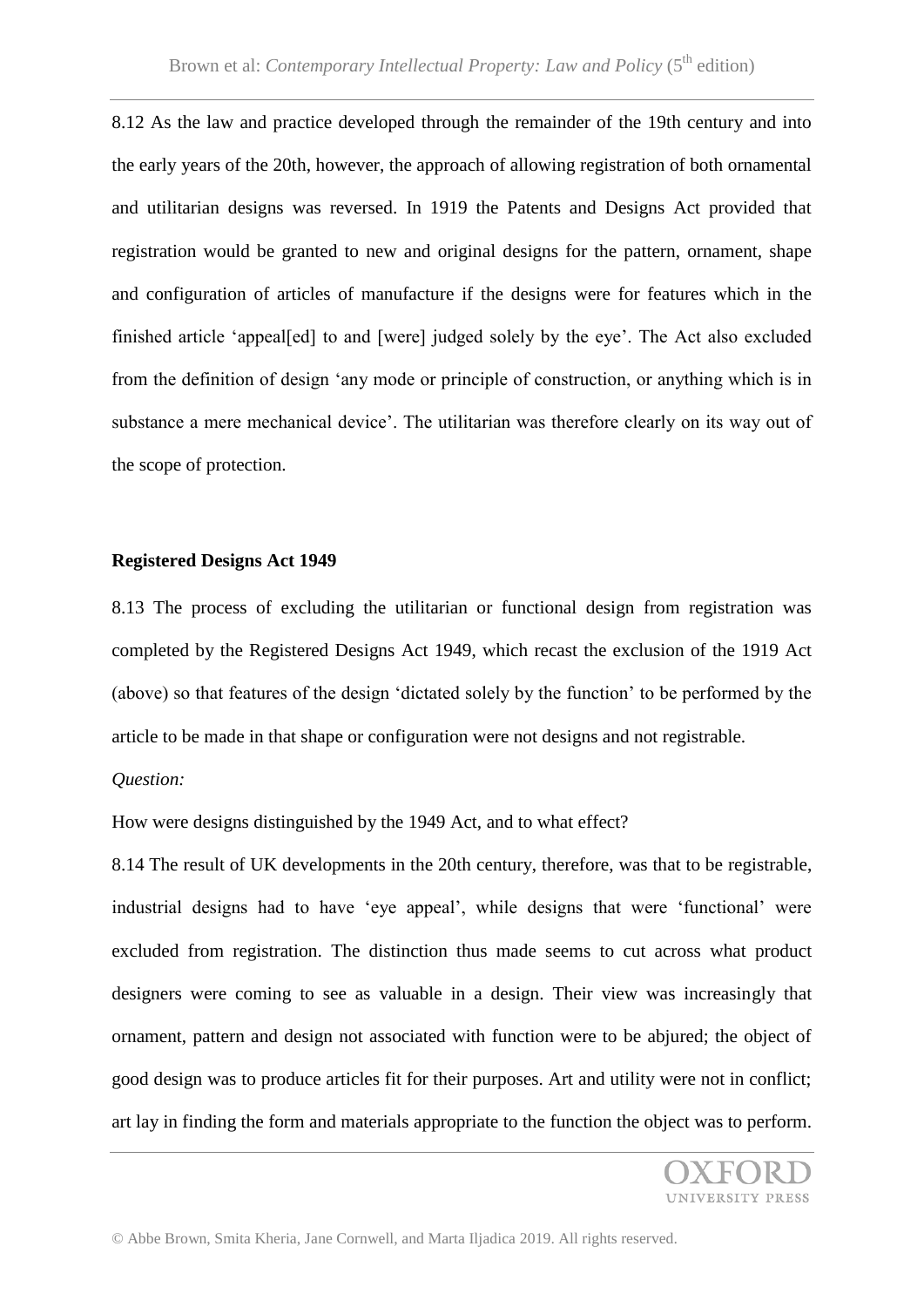In the meantime, however, designs legislation was laying increasing emphasis on protecting only the non-functional elements in a design.

8.15 Other important elements of the law under the Registered Designs Act 1949 were:

• The designs had to be new and original. While 'original' here had probably the same meaning as in copyright law (that is, independently produced, not copied), the additional requirement of 'new-ness' or 'novelty' added several possible shades of meaning:

'A design may be new in an absolute sense in that the shape or pattern has never been seen before; or it may be new in the limited sense that the shape or pattern is already known, but only in a context different from that now contemplated. Also, a design may be new in that it differs from known designs, but in a more restricted sense it may lack novelty because the difference is of an inconsequential nature.'<sup>2</sup>

Novelty was however generally a more restrictive requirement than the traditional copyright test of originality, inasmuch as with the latter something may be original if it is produced by independent skill and labour, even though the end result is similar to an existing work. The requirement also meant that the owner of the design could not test the market for products made to the design in advance of registration, because publication in this way would deprive it of novelty.

**•** The designs had to be *applied industrially*, meaning 'applied to more than fifty articles' (Copyright (Industrial Process and Excluded Articles) (No 2) Order, SI 1989/1070).

**•** Registration gave the owner of the design an *exclusive right for up to three successive periods of five years from the date of registration*. The maximum period of protection was thus *15 years*, but the registration lapsed if it was not renewed at the end of any five-year period during which it had subsisted.

<sup>2</sup> AI Morris and B Quest, *Design: The Modern Law and Practice* (1987), 108.

1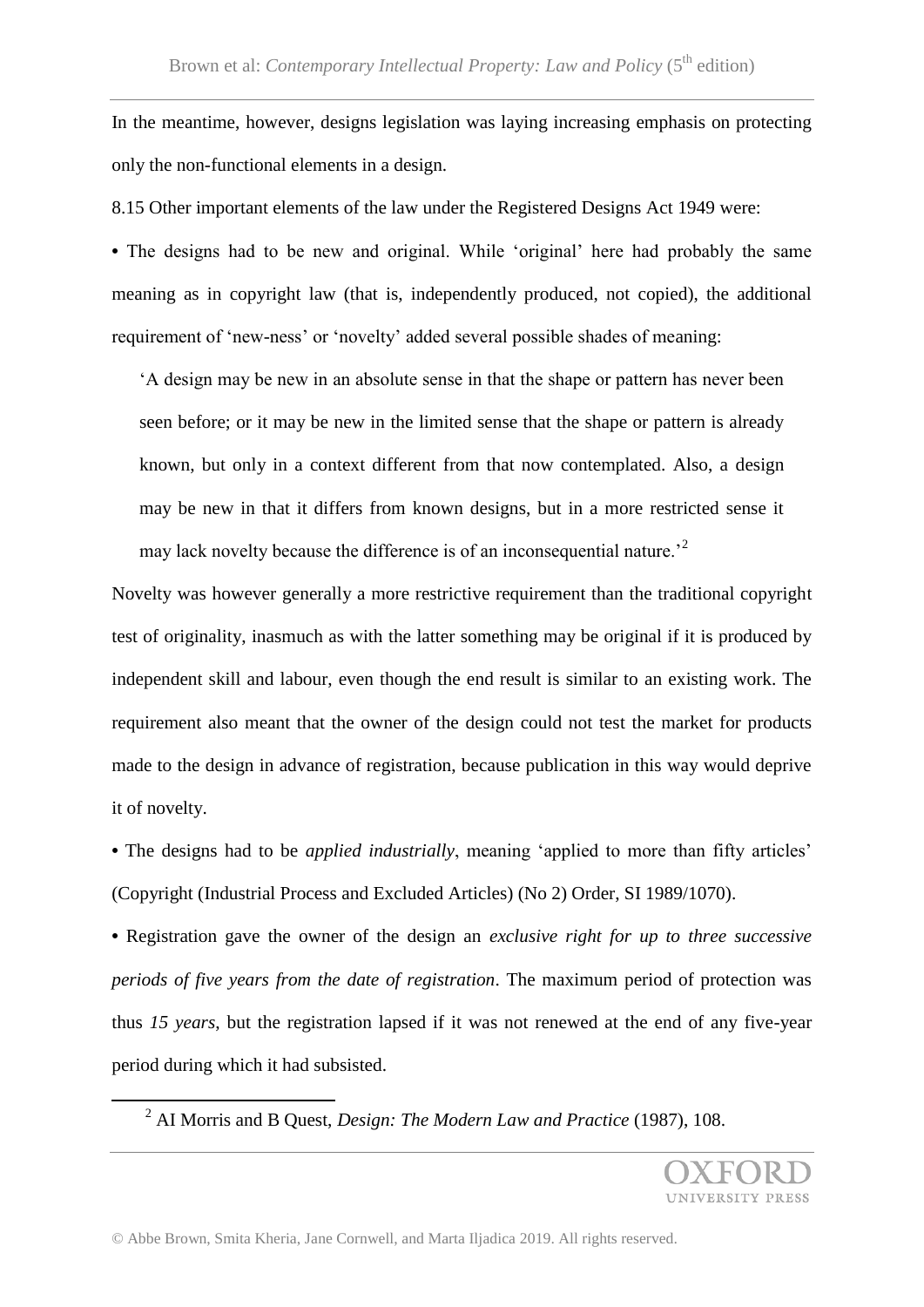• The exclusive right given by registration was to sell, make and import articles to which the design has been applied; that is, it was a monopoly right in the design, and it was not necessary to prove copying of the design for there to be infringement.

8.16 The distinction between eye appeal and functionality gave rise to much complex and, on occasion, entertaining litigation. The most diverting cases were those about the designs for chocolate eggs and digital watch faces, in both of which the design in question was normally invisible. For the egg it was the design of inner and outer layers of the egg shell in contrasting tones of brown and white; for the watch it was the design of the liquid crystal display. It was argued that neither could 'appeal to the eye' as a result of their invisibility; it was held that the appeal to the eye had to be tested when the article was in use: with the egg, when it was being eaten, with the watch, when the display was lit up.<sup>3</sup>

8.17 The leading cases on eye appeal and functionality were  $Amp \, v \, Utilux$ <sup>4</sup>, decided by the House of Lords, and *Interlego v Tyco Industries*, 5 a ruling of the Privy Council on an appeal from Hong Kong. Where *Amp* was primarily about functionality, *Interlego* concentrated on eye appeal.

3 See *Ferrero and CSPA's Application* [1978] RPC 473; *KK Suwa Seikosha's Application* [1982] RPC 168.

4 [1972] RPC 103.

1

5 [1989] AC 219.

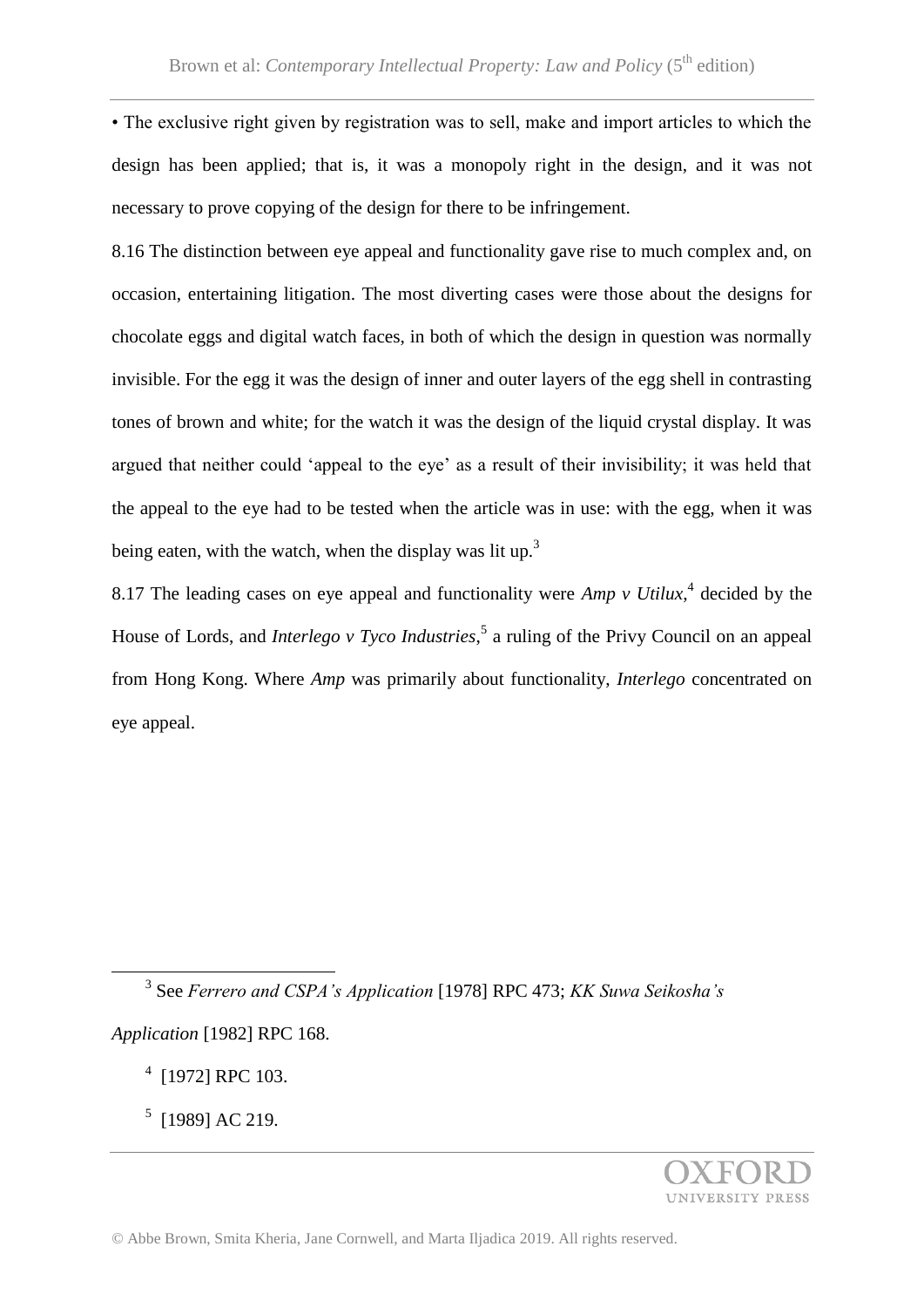# *Amp v Utilux [1972] RPC 103*

The issue in *Amp* was the registrability of a design for electrical terminals used in washing machines. The terminals were shaped to enable them to hold electric leads.<sup>6</sup> It was held that the design was dictated solely by function, even though it was possible to design the terminal in other ways in which it would still carry out its function. Accordingly it was not registrable. 'Dictated solely by function' did not mean that a design was unregistrable only if it was the one possible design, which had been the previous understanding of the law; it meant simply that the features of the design were there for the purpose of function alone. The features of the terminal were dictated solely by function in this sense. The test thus stated changed the law; as a result, many designs hitherto regarded as registrable ceased to be so.

Further it was held that the design had no eye appeal; none of its features were there to attract the attention of the customer. True, the functionality of the design might appeal to customers considering the utility of the article but, in the view of the majority in the House of Lords, this was not how the test of eye appeal should be applied. Eye appeal meant that to be registrable the design should have features going beyond functionality and there to catch the eye of the customer. *Amp* established that the eye in question is that of the customer and that the appeal has to be through features calculated to attract custom. A design will be registrable when only some of its features are functional and others have eye appeal – the exclusion only operates when a design is wholly functional. A design will be taken as dictated solely by function even if the function could equally well be performed by an article in different shape.

1

 $6$  The designs and photos of the terminals are available at [1970] RPC at pp 399–401.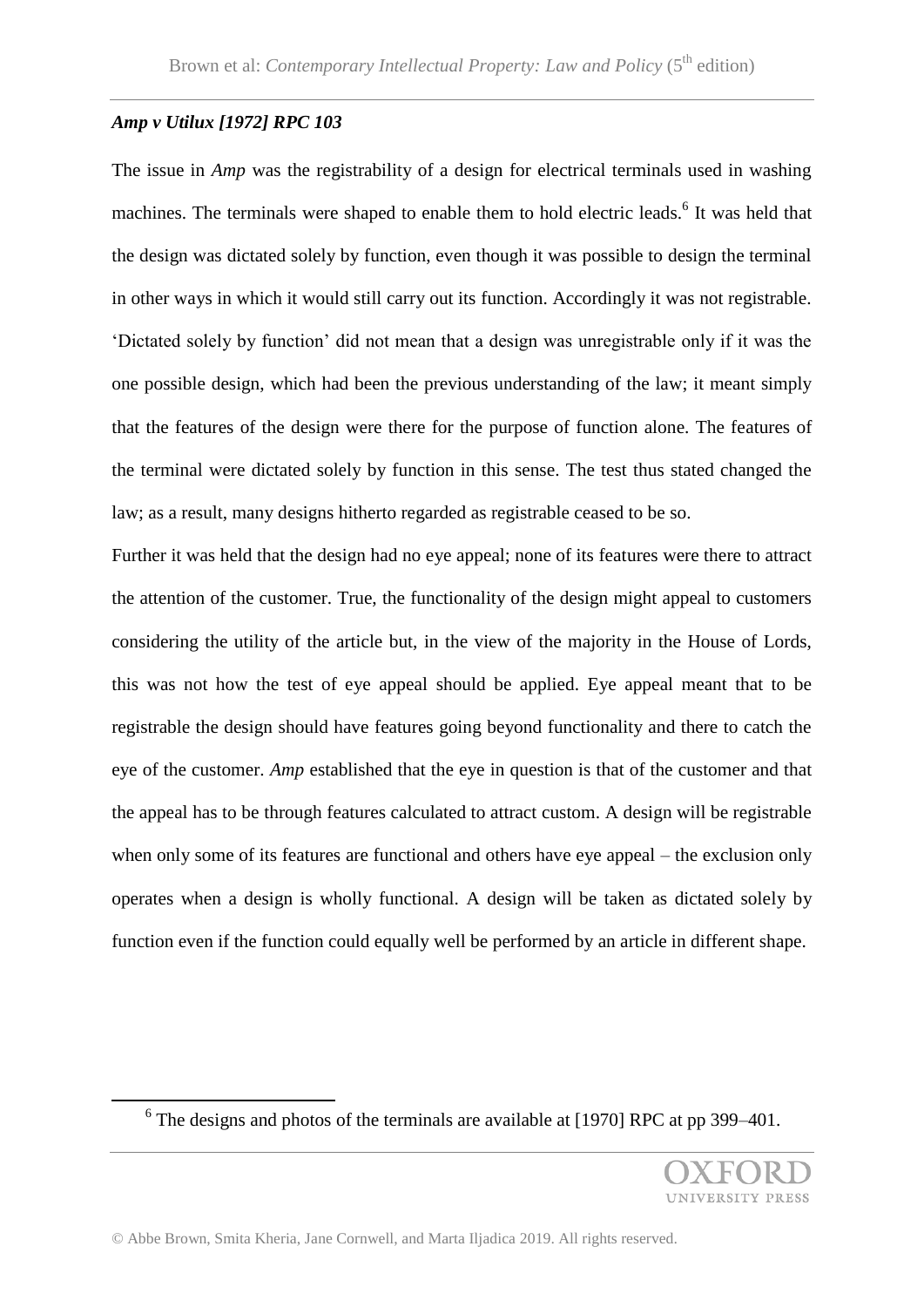# *Interlego v Tyco Industries [1989] AC 217*

The problem which the court had to overcome to reach this conclusion was encapsulated thus by Lord Oliver:<sup>7</sup>

'Inevitably a designer who sets out to make a model brick is going to end up by producing a design, in essence brick shaped . . . There is clearly scope in the instant case for the argument that what gives the Lego brick its individuality and the originality without which it would fail for want of novelty as a registrable design is the presence of features which serve only the functional purpose of enabling it to interlock effectively with the adjoining bricks above and below.'

At the same time, however, the design clearly had eye appeal and Lord Oliver was able to hold that this was not by chance, the evidence led in the case showing that attraction of the customer had been a factor in the mind of the designer. The conclusion of the court was that if all the features of a design were dictated by function and eye appeal was fortuitous, there could be no registration. In considering the fortuitousness or otherwise of the eye appeal, the intention of the designer was relevant, although not conclusive.

### **1988 amendments to the Registered Designs Act 1949**

8.18 The Copyright, Designs and Patents Act 1988 made several significant amendments to the Registered Designs Act 1949, with a view to making registration of designs more attractive to users. To be registrable a design still had to have eye appeal and not be functional. The *Amp* decision, that the eye in question was the eye of the customer, was

1



 $(1989)$  AC 217 at 248.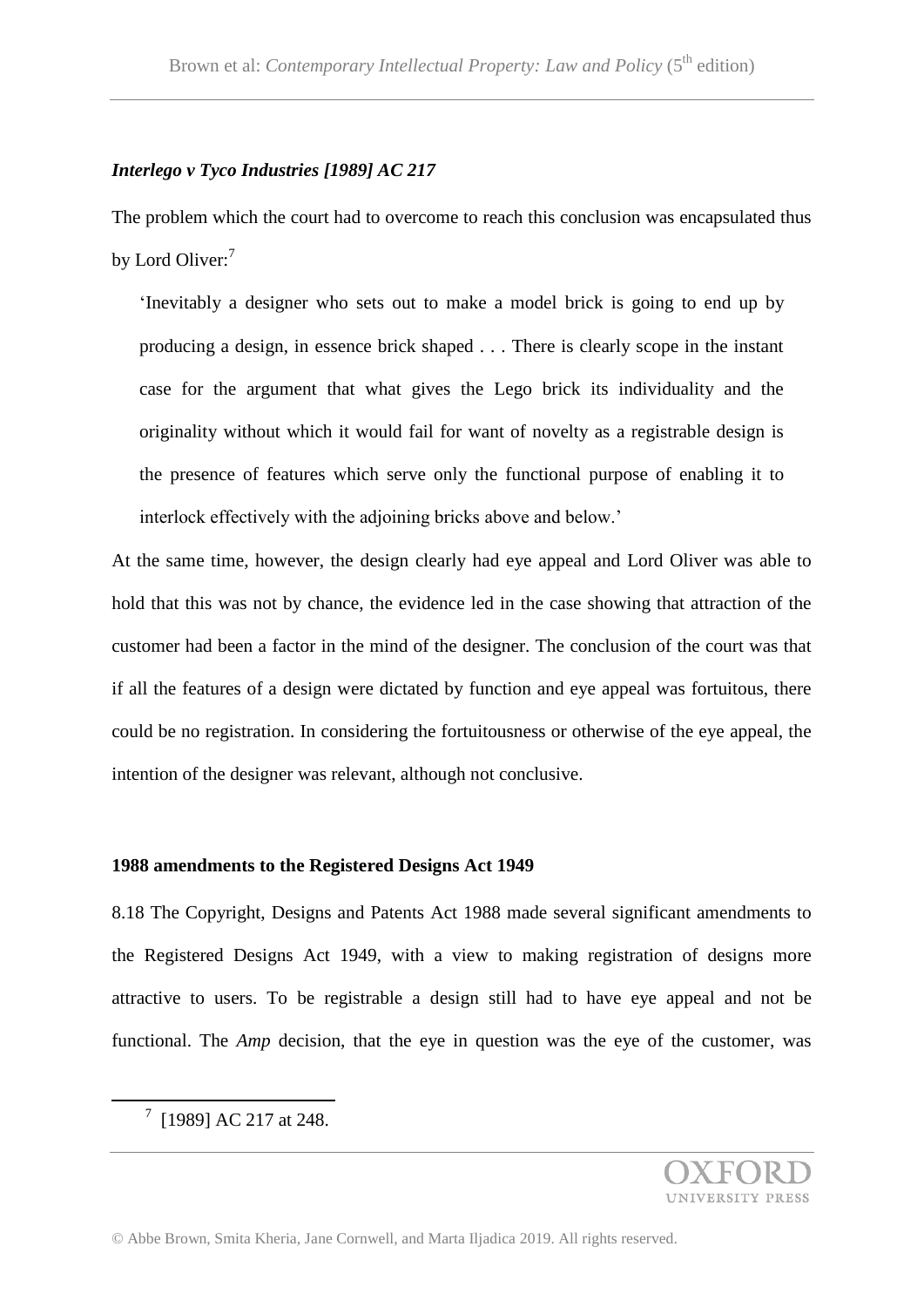reinforced by a further test for registration, namely, whether the article to which the design was to be applied was one where appearance was not material. Appearance was not material 'if aesthetic considerations are not normally taken into account to a material extent by persons acquiring or using articles of that description and would not be so taken into account if the design were to be applied to the article'.<sup>8</sup> This would plainly have applied to exclude the design for a terminal in a washing machine, whereas an application for a Lego or other toy brick would not be rejected on this ground.

8.19 The 1988 amendments also included an extension to the maximum period for which registered designs could be protected: from three to five five-year periods, that is, to a possible 25 years in total.

## *Question:*

**.** 

What were the main changes to the 1949 Act made by the 1988 Act?

8.21 Two cases in 1988 further demonstrated the problems caused by varying national laws on designs. Consorzio Italiano della Componentistica di Ricambio per Autoveicoli v Regie Nationale des Usines Renault<sup>9</sup> and AB Volvo v Erik Veng (UK) Ltd<sup>10</sup> both concerned design rights in spare parts for cars (a subject matter to which we will return later: below, paras 8.60–8.80). The Renault case came from Italy, the Volvo one from the UK. In Renault the French car company held design patents under Italian law which it was using to prevent Italian motor vehicle spare parts suppliers manufacturing and selling parts for Renault cars. In Volvo the subject matter of the dispute was a registered design for the front wings of Volvo series 200 cars. Volvo were using UK registered designs for these parts to prevent Veng from

<sup>9</sup> Case 53/87, [1988] ECR 6039.

<sup>10</sup> Case 238/87, [1988] ECR 6211.



<sup>8</sup> RDA 1949, s 1(3), added by CDPA 1988, s 265.